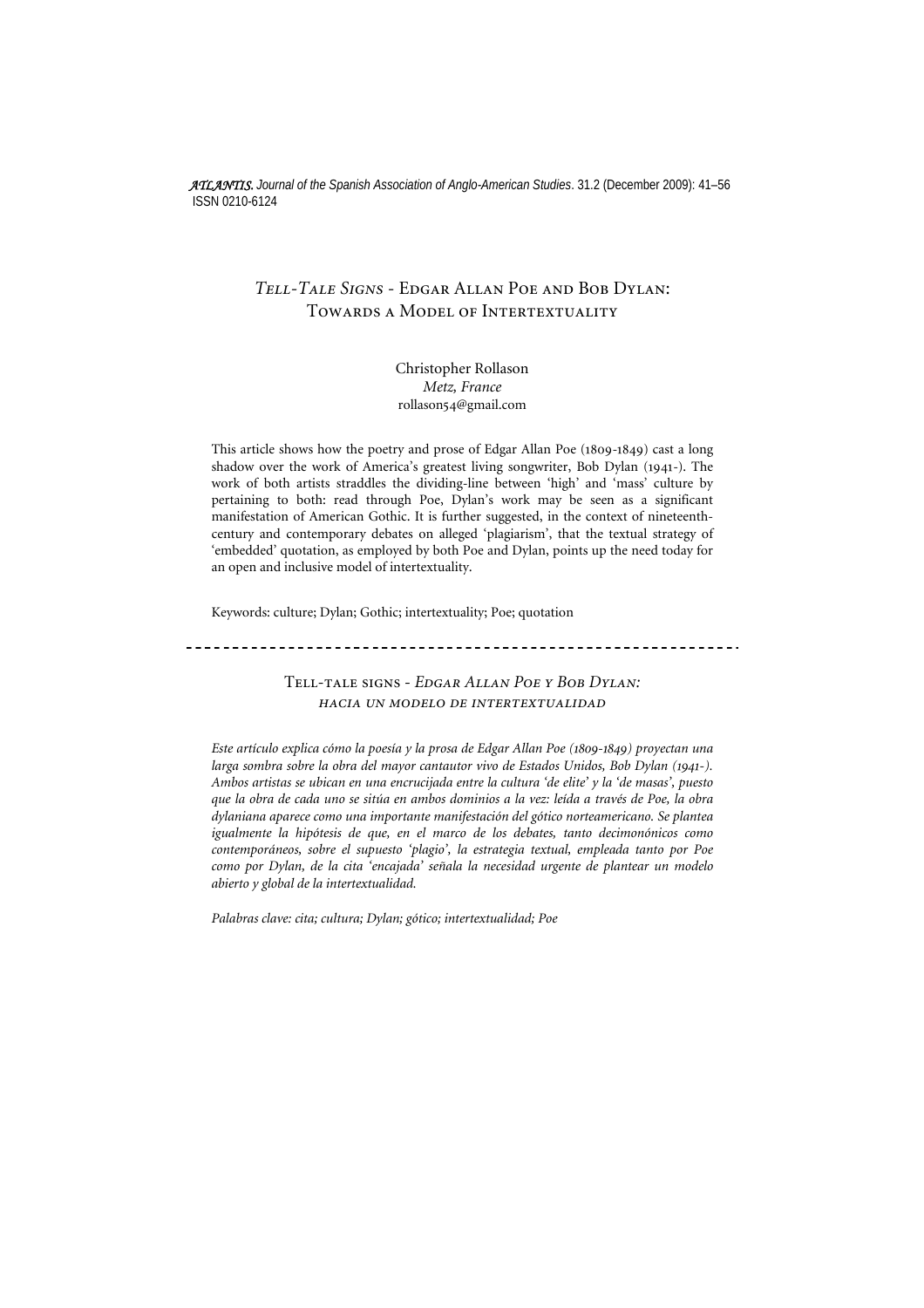#### **1. Introduction: Poe and Dylan: between high culture and mass culture**

In 1961, the budding musician whom the world would know as Bob Dylan, recently arrived in New York, found himself staring up in awe at No 85, West 3rd Street, the location once inhabited by Edgar Allan Poe. In 1975, a by then famous Dylan took time out from his epic Rolling Thunder Review tour to listen to a Poe lookalike recite from 'The Raven' in a hotel room in Boston, Edgar's birthplace (Shepard 1978: 129). In 1997, Dylan would release an album entitled *Time out of Mind*, including songs naming both Boston and Baltimore, where Poe died; in 2008, he paid a discreet visit to the Edgar Allan Poe National Historic Site in Philadelphia ('Tell-Tale Visit' 2008: 2), soon before bringing out a collection of songs under the pregnantly Poesque title *Tell-Tale Signs*. Dylan declared in a 1985 interview: "If you can imagine something and you haven't experienced it, it's usually true that someone else has actually gone through it and will identify with it. I actually think about Poe's stories, 'The Tell-Tale Heart', 'The Pit and the Pendulum'" (Dylan 1985). This implies Poe as an alter ego for Dylan, and a close look at the work of both reveals, indeed, much Poe blood on Dylan's tracks: this paper will endeavour to show that to examine the 'tell-tale signs' of Poe in Dylan is to shed light on the creative process not only in Dylan, but also, looping back, in Poe himself.<sup>[1](#page-1-0)</sup>

The subject does not seem to have been studied in detail to date from either the Poe or the Dylan end of scholarship, though a beginning exists thanks to the major Dylan commentator Michael Gray, who adumbrates a number of textual connections in his *Song and Dance Man III: The Art of Bob Dylan* (Gray 2000: 77-78) and *The Bob Dylan Encyclopaedia* (Gray 2006: 540-41). That more has not been said is somewhat surprising, for Edgar Allan Poe and Bob Dylan prove, on closer scrutiny, to have much in common as icons of American culture who have achieved lasting and worldwide popularity. The parallels start even with the two artists' names: Bob Dylan was born Robert Allen Zimmerman ('Allen' with an *e*), officially changing his name in 1962, while the orphan Edgar Poe became Edgar Allan Poe ('Allan' with an *a*) after being taken in by the Richmond merchant John Allan. With both, we have a change of name and a common misapprehension: if Poe's middle name is endlessly misspelt 'Allen', it is an equally frequent solecism to refer to 'Robert Allen Zimmerman' as Bob Dylan's 'real name', even though he renamed himself in all legality and his children, including the rock singer Jakob Dylan, were born surnamed Dylan. From the outset, the careers of both are marked by mutability and misunderstanding.

Both Poe and Dylan are artists whose work straddles the high culture / mass culture divide, belonging simultaneously and a shade uneasily in both camps. Poe's work originates on the high-cultural side of the gulf but has been appropriated by mass culture in such genres as comic strip, film and rock; Dylan's songwriting starts out from a variety of musical traditions on the other, popular side of that same chasm but has subsequently been inducted into the Valhalla of literary respectability. Dylan's songs –

<span id="page-1-0"></span><sup>1</sup> This article is a revised version of a plenary lecture given at the conference *Poe Alive in the Century of Anxiety* (University of Alcalá, 21-23 May 2009).

*ATLANTIS*. *Journal of the Spanish Association of Anglo-American Studies.* 31.2 (December 2009): 41–56 ISSN 0210-6124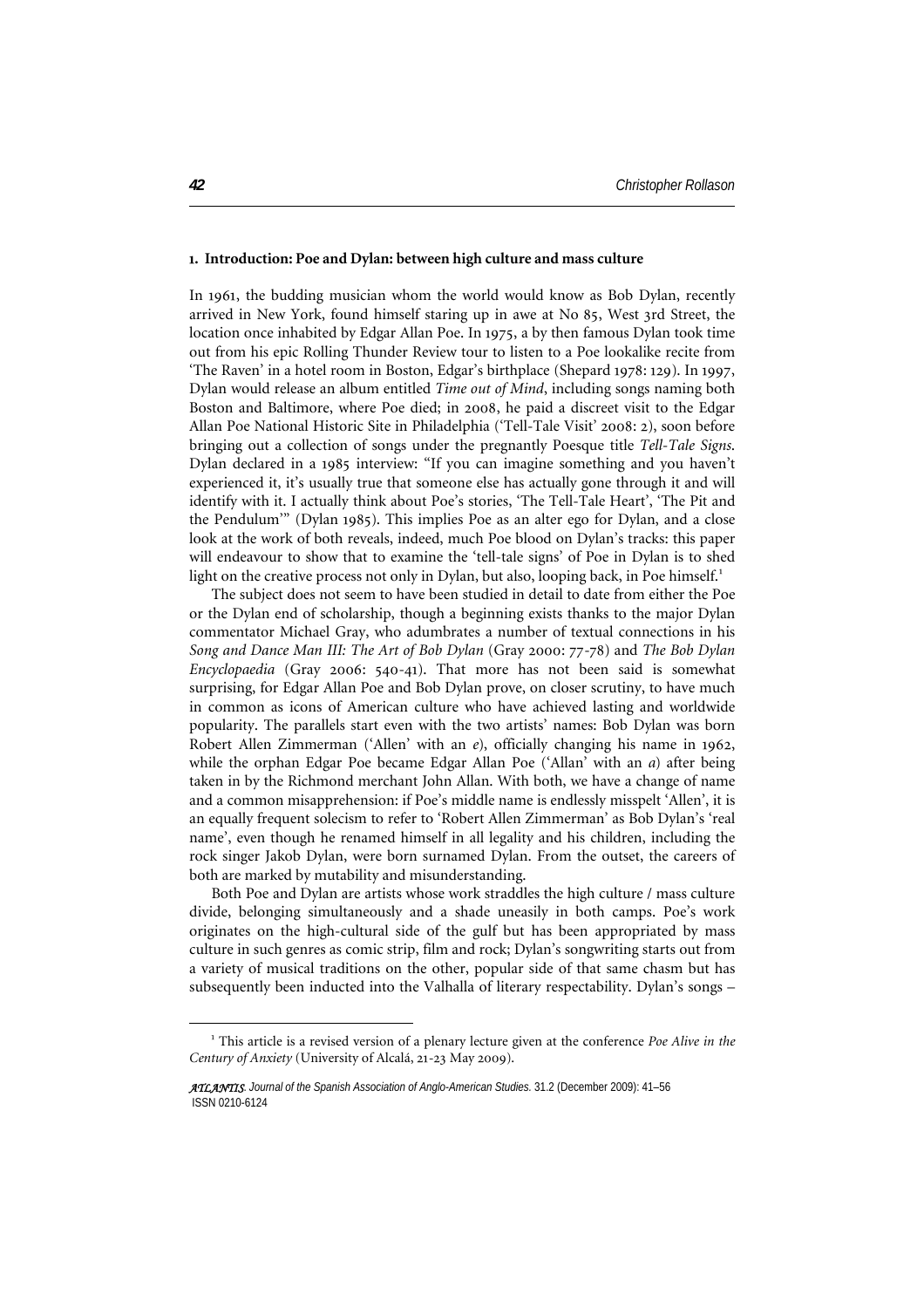which by now number some six hundred – have been put under the critical microscope, for instance in the UK by as eminent a scholar of English-language poetry as Christopher Ricks (2003), and in Canada by the award-winning poet and critic Stephen Scobie (2004), and he has been nominated every year since 1996 for the Nobel Prize for Literature, by Gordon Ball, professor of literature at the Virginia Military Institute (Ball 2007). There remains, nonetheless, a certain ambivalence, reflected in, for instance, the fact that both Poe and Dylan have volumes devoted to them in the influential *Cambridge Companion* series published in the UK (Hayes 2002; Dettmar 2009), yet while the Poe collection includes a piece on 'Poe and popular culture' (Neimeyer 2002), the Dylan volume, conversely, matches it with one on 'Bob Dylan and the Academy' (Marshall 2009) – as if no one were quite sure where either belongs. Some critics and writers, notably in Britain, still refuse to accept Dylan's songs as literature (a debate that has been chronicled as the so-called *Dylan-Keats wars* – Gray 2000: xviii-xix); and much of the specialist discussion of his work takes place in fanzines such as *The Bridge* in the UK or the now defunct *Fanzimmer* in Spain, publications best described as serious but not academic and which do not have the status of a recognised journal like *Poe Studies*. Poe, meanwhile, has an admitted seat at the high table of high culture, and yet T.S. Eliot, writing in 1948, was uneasy about his presence there, labelling his work "a stumbling block for the judicial critic" (Eliot 1976: 205), and today as influential a critic as Harold Bloom clearly does not see Poe as a welcome guest at the table, declaring in *The Western Canon*, in a studiedly fence-sitting comment*:* "Poe is too universally accepted around the world to be excluded, though his writing is almost invariably atrocious" (Bloom 1995: 228), and grudgingly allowing him into the canon as some kind of tolerated poor relation (Carlson 1986).

Indeed, both Poe and Dylan are American artists who have become 'accepted around the world' and have been very widely translated, all the major work of both existing in, notably, French and Spanish – thanks in Poe's case to Charles Baudelaire and Julio Cortázar, respectively. In the Hispanic universe, we may note, for Poe, the reissue in Spain to coincide with the 2009 bicentennial of the Cortázar translation of the tales (Poe 2008), and, for Dylan, the four different Spanish-language versions (one of them Argentinian) of his novel *Tarantula*, as well as the translations into Spanish and Catalan of the memoir *Chronicles Volume One* and the various volumes of lyrics in Spanish, the most rigorous being that for the period 1975-1997, translated by Antonio Iriarte and Francisco García (Dylan 1999). Both artists also bridge another gap, that between artefact and performance – Poe, in his multiple live readings of his poems, notably 'The Raven', and his public renditions as lectures of such prose works as *Eureka* and 'The Philosophy of Composition'; Dylan, in his concerts right across his career, above all in the seemingly infinite sequence of live performances launched in 1988 that has become known as the Never Ending Tour. Poe was the child of actors; Dylan seems to have a compulsive need to be on stage: both are not simply authors of texts, but also dynamic performance artists.

A further characteristic shared by Dylan and Poe is that both are obsessive rewriters, seeing the text less as a finished object than as one evolving over time: to Poe's painstaking revisions and frequent retitlings of his tales and poems, as chronicled in Thomas Ollive Mabbott's Harvard edition, correspond the multiple lyrical variants of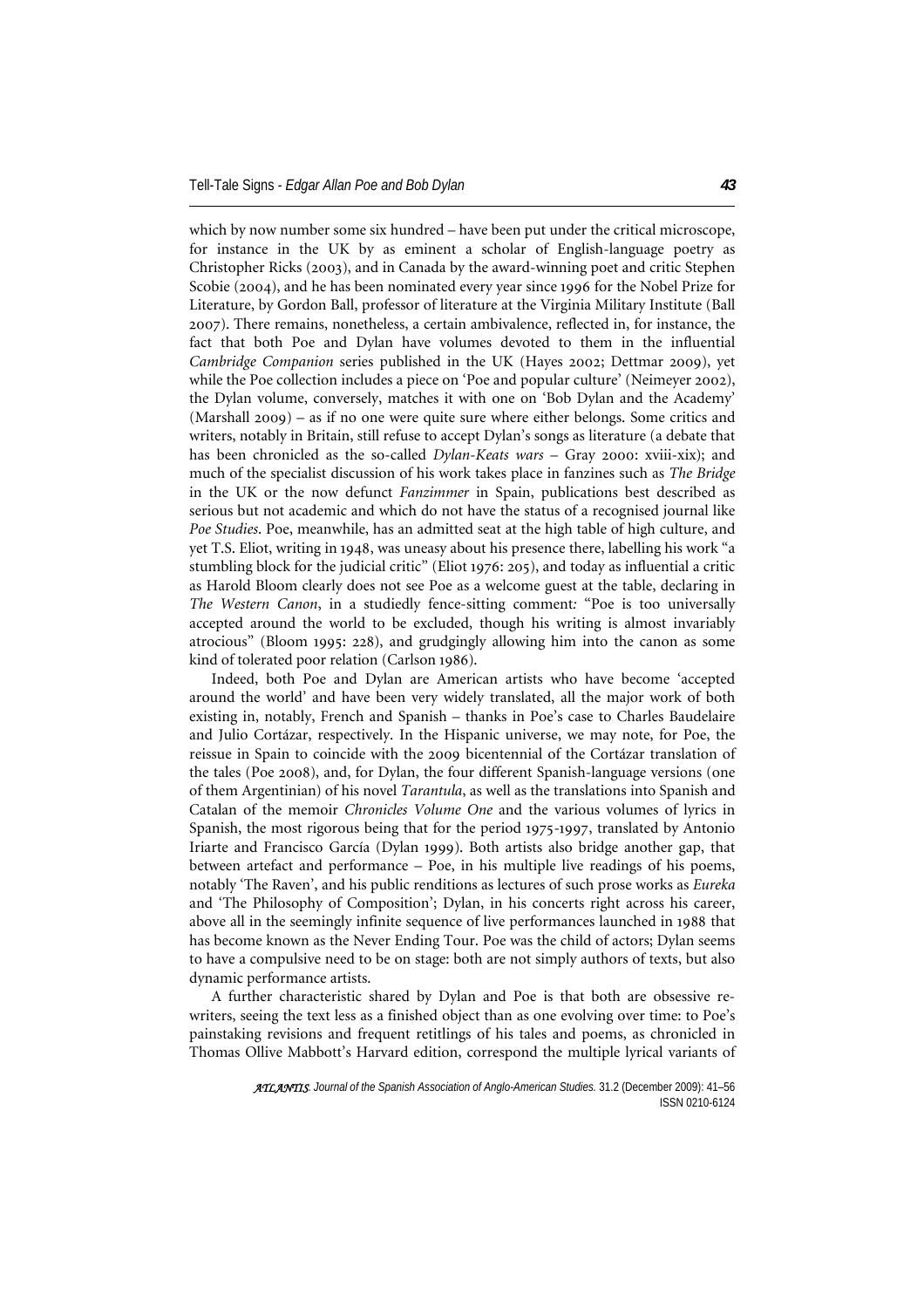many of Dylan's songs (both in alternate studio takes and in live performance) and his constant, and sometimes disconcerting, musical rearrangements of them in concert. Dylan studies, however, suffer as Poe studies do not from the *absence* to date of a proper variorum edition. The most recent collection of his songs, published in 2004, is *Lyrics 1962-2001* (Dylan 2004b; for subsequent material one has to rely on Dylan's official website at www.bobdylan.com).[2](#page-3-0) The *Lyrics* volume gives, in all but a tiny handful of cases, only one text of a song, despite the frequent cases where more than one text exists; and, to complicate matters further, a given song text in *Lyrics* may prove on examination not to correspond exactly to what Dylan sings on *any* recorded version. All this might be seen by some as rendering Dylan's acceptance into the canon more difficult, at least until a scholarly edition exists.

The high-visibility profile of both artists has brought both gain and loss, for the range and complexity of both Poe's and Dylan's work is often obscured by a reductive and partial typecasting. In both cases, there is in the mind of the lay consumer a primary fixed image, complemented if one is lucky by a second, additional one, but beyond that only the aficionados are likely to be aware of the real range of the production of either. Thus, Poe is known in the first place for a score of tales of terror, and secondly as the author of a clutch of detective stories and the inventor of that genre; Dylan is known firstly as the composer of a dozen or so protest songs from the early 60s, and after that as an icon of the mid-60s counter-culture. Yet beyond the Poe known under the rubric *Tales of Mystery and Imagination* (a title not of his making) and the Dylan labelled as *Civil Rights troubadour* (something he never was) or *voice of a generation* (a role he never wanted), there is also Poe the satirist, Poe the science-fiction pioneer and Poe the journalist and critic, as too there is Dylan the prose writer, author of the experimental novel *Tarantula* from 1966 (Dylan 1994) and the unorthodox memoir *Chronicles Volume One*[3](#page-3-1) (Dylan 2004a), not to mention Dylan the composer of an enormous post-1968 arsenal of songs in the most varied genres which have nothing to do with either hippiedom or protest (charging Dylan with 'selling out' for whatever reason is a well-worn newspaper cliché, but on his own avowal he hasn't been a protest singer since 1964).

Thematic parallels between Poe and Dylan abound. It is not, of course, similarity all the way: the political themes of early Dylan and the religious concerns of his mid-career Christian period would both have been alien to Poe. Nonetheless, Poe's Gothic sensibility has left visible traces in Dylan's writing, strewn as it is with references to death, masquerades and claustrophobia, imagery of ghosts, mirrors and graveyards, and tell-tale signifiers like *gloom* and *shadow*. This Gothic element will be evoked in detail

<span id="page-3-0"></span> $2^2$  The website presents the lyrics in alphabetical order. Its selection of songs up to 2001 is not identical in all respects to that of the *Lyrics* volume, nor are the texts always exactly the same; again, only a very few variant lyrics appear. Of Dylan's post-2001 material, the site includes the songs from *Modern Times* (2006) and promises to add those from *Together Through Life* (2009), but makes no mention of the previously unreleased songs and variant lyrics from *Tell-Tale Signs*  $(2008)$ 

<span id="page-3-1"></span>Dylan has promised another two volumes of *Chronicles*. The first volume narrates three discrete swathes of his career – 1961-1962, 1970 and 1989.

*ATLANTIS*. *Journal of the Spanish Association of Anglo-American Studies.* 31.2 (December 2009): 41–56 ISSN 0210-6124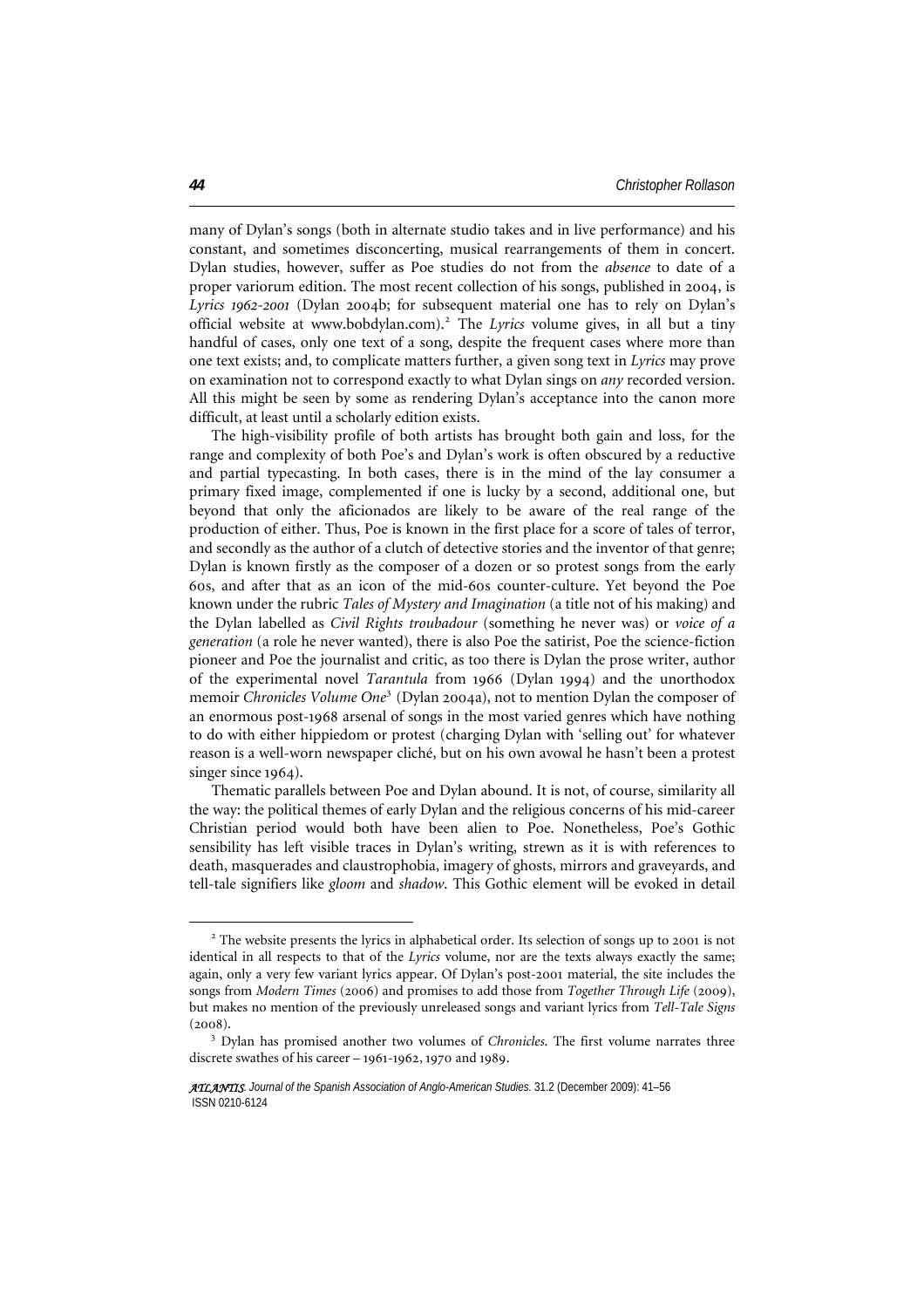below in our examination of specific Dylan songs, but one crucial dimension may here be stressed, namely the *oneiric*. Poe, fascinated by dreams and by the transitional realm between dream and waking, wove poems with titles like 'Dream-Land' and 'A Dream Within A Dream' and could have his characters declare, in 'Eleonora': "They who dream by day are cognizant of many things which escape those who dream only by night" (Poe 1978j: 638), or in 'The Assignation': "To dream has been the business of my life" (Poe 1978a: 165). As distinguished a Hispanic literary figure as Rubén Darío said, in his essay of 1913 'Edgar Poe y los sueños' ('Edgar Poe and dreams'), that "*el sueño se encuentra en todo Poe, en toda su obra*" ('dreams are to be found in all of Poe, in all of his work') (Darío 1976: 93). Comparably, many of Dylan's songs unfold like dream narratives, and his songbook offers titles such as 'Bob Dylan's Dream', 'Bob Dylan's 115th Dream', 'Motorpsycho Nitemare [*sic*]', 'Visions of Johanna' and 'I Dreamed I Saw Saint Augustine'. Indeed, in 1991 he released a song called 'Series of Dreams',<sup>[4](#page-4-0)</sup> offering Poesque lines like "everything stays down where it's wounded" or "when someone wakes up and screams", (Dylan 2004b: 539, lines 3, 5) which may be read as a metacommentary on his entire *oeuvre*, as if the whole Dylan songbook were precisely that, a *series of dreams*. All in all, attentive examination of the work of both reveals a similar generic and thematic multiplicity and a shared dynamic of artistic flux.

Both, too, are masters in the art of intertextuality. To consider the intertextual dimension requires, in the first place, elucidating the traces of Poe in Dylan, and those traces are manifold. Nor should they surprise. Poe wrote an essay, included in his *Marginalia*, on 'Song-Writing', and this text holds the seeds of a conception of song as popular art. He examines the work of George Pope Morris (author of 'Woodman, Spare That Tree'), and – in observations which could be transferred to Dylan – declares: "Morris is, very decidedly, our best writer of songs – and, in saying this, I mean to assign him a high rank as *poet*",<sup>[5](#page-4-1)</sup> having previously stated: "There are few cases in which mere popularity should be considered a proper test of merit; but the case of songwriting is, I think, one of the few" (Poe 1986: 495, 493). Indeed, Roderick in 'The Fall of the House of Usher', presented as a poet and musician, the "wild improvisations of [whose] speaking guitar" were "not unfrequently accompanied" by simultaneous "rhymed verbal improvisations" (Poe 1978d: 404, 406), may be seen as a prototype of the singer-songwriter whose practice within the text uncannily anticipates early Dylan. Dylan is not the only modern popular-music artist to have drawn inspiration from Poe: in Dylan's own folk circles, Joan Baez recorded 'Annabel Lee' on her 1967 album *Joan*, and Phil Ochs released a slimmed-down rendition of 'The Bells' on *All The News That's Fit To Sing* in 1964. In the rock genre proper, we may note the Poe-inspired albums *Tales of Mystery and Imagination* by the British group the Alan Parsons Project (1976), and *The Raven* by Lou Reed (2003). In Spain, 'Annabel Lee' has been recorded (in Spanish) by the rock group Radio Futura, on their album *Memoria del Porvenir* (1998).

<span id="page-4-1"></span><span id="page-4-0"></span><sup>4</sup> This song, composed in 1989, exists in two released versions (1991 and 2008), with lyrical variants. The version printed in *Lyrics* (and available on the website) is not identical to either. For the song's complicated textual history, see Ford 2009; the extracts quoted here are from the 1991 version.

All italics in quotes from Poe are Poe's own.

*ATLANTIS*. *Journal of the Spanish Association of Anglo-American Studies.* 31.2 (December 2009): 41–56 ISSN 0210-6124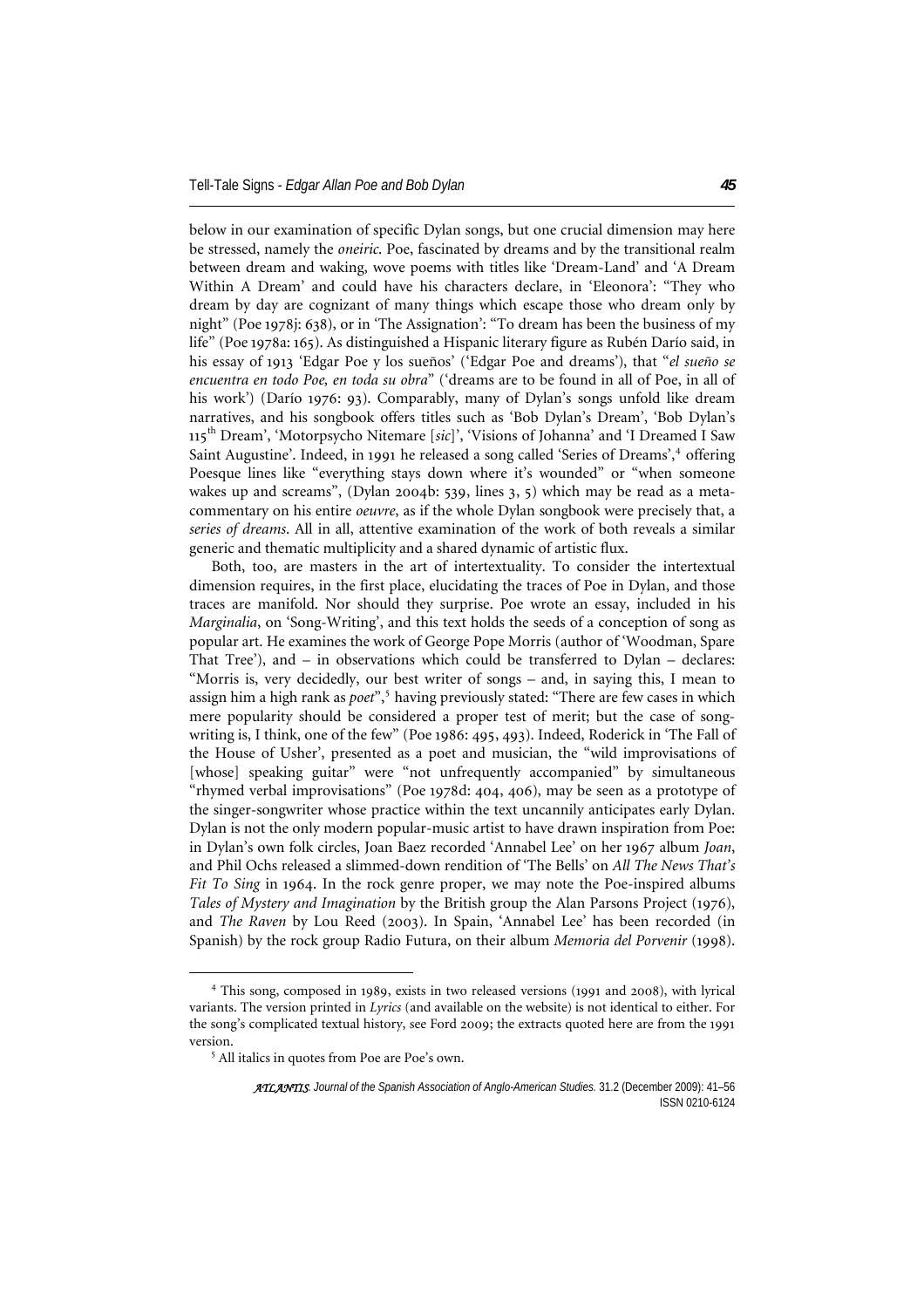Poe, meanwhile, is very far from being Dylan's only literary influence: the songwriter's work is riddled with allusions to the Bible and to an enormous range of writers all the way from (as we will see) Virgil and Ovid to modern Japanese literature, and among Poe's nineteenth-century American contemporaries alone the Dylan *oeuvre* draws on Melville, Longfellow, Whitman, Twain, Julia Ward Howe and even (on whom more later) the lesser-known poet Henry Timrod. Intertextuality is a multi-directional signpost; meanwhile, what we find in the particular case of Poe-in-Dylan is less a visiting of Poe for individual songs or projects, than a multiplication of 'tell-tale signs' right across the work.

## **2. Poe in Dylan: a textual presence**

Dylan states in *Chronicles* that Poe was among the authors he read while living in New York in 1961 (the text lists a whole, somewhat Poesque, library of them), and it was there too that he discovered 'The Bells' and set the poem to music: "I read the poetry books, mostly. Byron and Shelley and Longfellow and Poe. I memorized Poe's poem The Bells and strummed it to a melody on my guitar" (Dylan 2004a: 37). He recalls the sound of chimes in the Big Apple in language that also strongly suggests that poem: "Across the street from where I stood looking out the window was a church with a bell tower. The ringing of bells made me feel at home, too. I'd always heard and listened to the bells. Iron, brass, silver bells – the bells sang" (2004a: 31). It is in *Chronicles*, too, that Dylan narrates the episode evoked at the beginning of this paper, when he "stood outside of Poe's house on [West] 3rd Street, … staring mournfully up at the windows" (2004a: 103).

Poe is also a presence in Dylan's other major prose work, the novel *Tarantula*: indeed, that book's first page contains what may be a Poe reference (to "el dorado" [*sic*] [Dylan 1994: 1]), and one of its sections is named "Al Aaraaf and the Forcing Committee" (1994: 129), evoking one of Poe's less accessible poems. *Tarantula* speaks, in parallel with *Chronicles*, of "New York neath spells of Poe" (1994: 136), and, indeed, the poet himself makes a cameo appearance: "edgar allan poe steps out from behind a burning bush" (1994: 39). The reference to *Al Aaraaf*, notably, suggests a detailed knowledge of the nineteenth-century master's work; it may even be that the title *Tarantula* itself comes from Poe's 'The Gold-Bug', with its epigraph, certainly fitting to the crazed atmosphere of Dylan's novel:

> What ho! what ho! this fellow is dancing mad! He hath been bitten by the Tarantula. (Poe 1978n: 806)

We shall now proceed to examine the numerous Poe traces present in the corpus of Dylan's song production, taking as our basis the texts published in *Lyrics* except where otherwise indicated.

The first incontestable presence of Poe in the Dylan song canon dates from the songwriter's fourth album, *Another Side of Bob Dylan,* released in 1964 and, significantly, the album on which Dylan bade farewell to protest. The song that bears Poe's imprint here is 'Chimes of Freedom', a six-stanza epic which may be seen as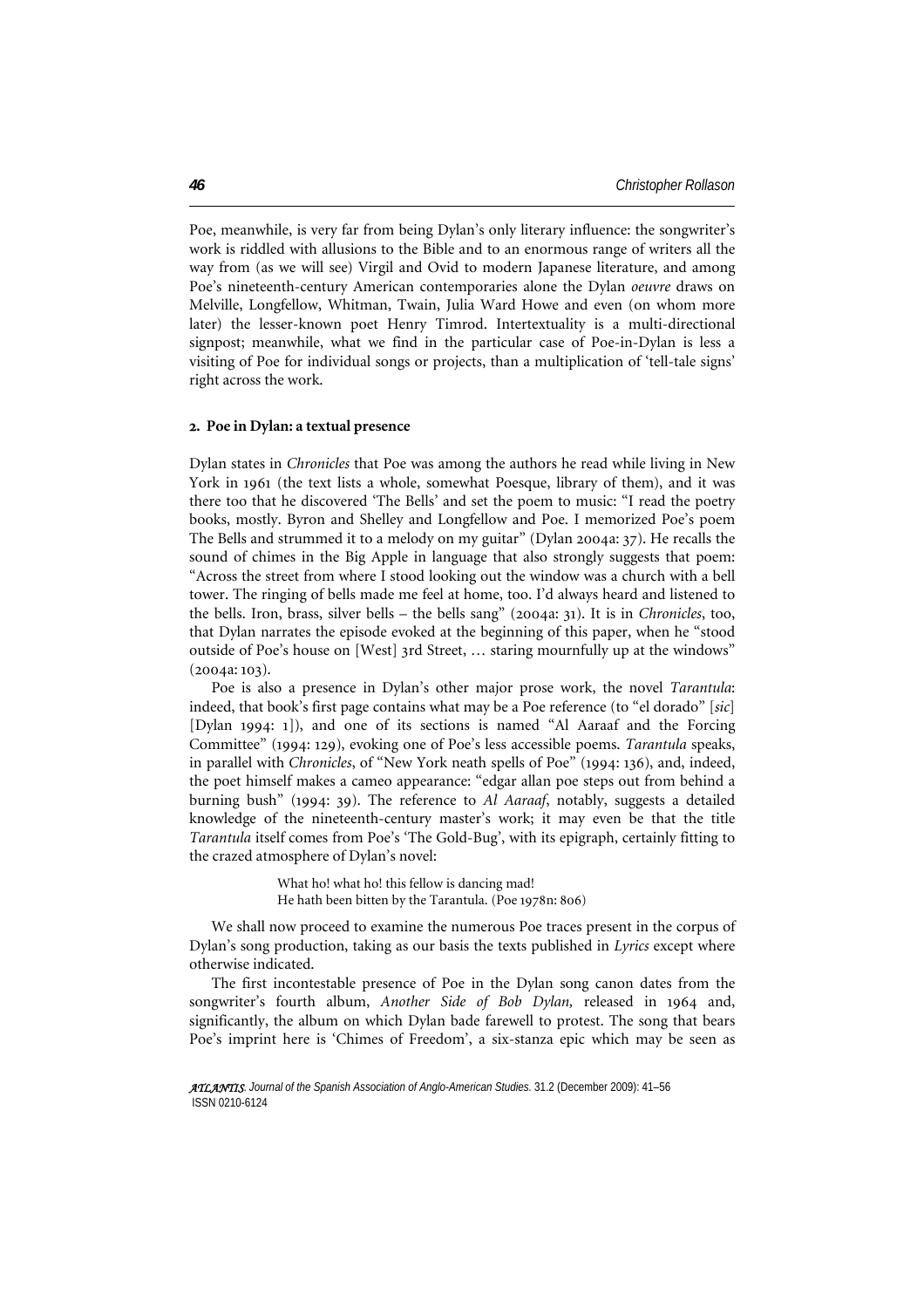Dylan's answer to 'The Bells' – or his first answer, since, as we shall see, years later he will return to the motif. Dylan deploys synaesthetic imagery to imagine a small cluster of friends, caught "far between sundown's finish and midnight's broken toll", listening to the chime of bells in a thunderstorm ("as the echo of the wedding bells / before the blowin' rain / dissolved into the bells of the lightning") and hearing in their toll a gesture of solidarity with whole groups of humanity – "the disrobed faceless forms of no position", the outlaws and outcasts of the earth (Dylan 2004b: 116-17, lines 1, 11-12, 26). Three of Poe's four sets of bells – wedding bells, alarm bells and steeple bells – are echoed by Dylan's bells; Dylan's lyric has a social and metaphysical edge not present in Poe's poem, but it would have been impossible without it.

Dylan's next album, *Bringing It All Back Home* (1965) offers, in 'Love Minus Zero / No Limit', an equally unmistakable reference to 'The Raven', storm and all: "The wind howls like a hammer / The night blows cold and rainy / My love she's like some raven / At my window with a broken wing" (2004b: 145, lines 29-32); and, in the comic narrative song 'Bob Dylan's  $115^{th}$  Dream', the line "They asked me my name, and I said Captain Kidd" (2004b: 148-51, lines 113-14), a reference which not only suggests the celebrated pirate's horde from 'The Gold-Bug' (in *Chronicles*, too, Dylan mentions "Captain Kidd's buried treasure" – Dylan 2004a: 132) but, since Dylan's dreamer goes on to give an absurd answer, makes a similar pun on *kid* (in the sense of 'deceive') to Poe in his tale. From the ratiocinative 'The Gold-Bug' it is but a step to Poe's detective stories featuring C. Auguste Dupin, and the album *Highway 61 Revisited*, also from 1965, offers Dylan's first plundering of the first of those stories, 'The Murders in the Rue Morgue', in 'Just Like Tom Thumb's Blues'. This song, a nightmare evocation of Ciudad Juárez in Mexico, just across the border from El Paso, includes the lines: "Don't put on any airs / When you're down on Rue Morgue Avenue / They got some hungry women there / And they really make a mess out of you". Dylan's words have the effect of reversing the violence-against-women theme of both Poe's story and – in an eerily prophetic touch – the sad reality of that city's notorious twenty-first-century feminicides: but, since the song also features housing-project corruption and intimidating male 'authorities' who reduce a character called Angel to "looking just like a ghost", what is created is an enveloping atmosphere of universal violence (Dylan 2004b: 179-80, lines 5-8, 40; the Dylan-Poe connection in this song has recently been examined by Adam Lifshey, in the context of an examination of Mexican/Hispanic themes in another iconic US popular music figure, Bruce Springsteen – Lifshey 2009: 227). The *Highway 61 Revisited* album also features the darkly oneiric 'Desolation Row', whose sinister masqueraders ("going to the carnival tonight / On Desolation Row" – Dylan 2004b: 181-83, line 35) recall the "supreme madness of the carnival season" of Poe's 'The Cask of Amontillado' (Poe 1978q: 1257).

On the next album, *Blonde and Blonde* from 1966, 'Rue Morgue' resurfaces in 'Temporary Like Achilles', in which song a woman employs a bodyguard called Achilles and described as "hungry like a man in drag" (Dylan 2004b: 205, line 29) – pointing back to the lines from the seventeenth-century writer Sir Thomas Browne prefixed as epigraph to 'The Murders in the Rue Morgue', with their question concerning "what name Achilles assumed when he hid himself among women" (Poe 1978g: 527) – referring to Ovid's account in the *Metamorphoses* of Achilles disguised as a girl in a vain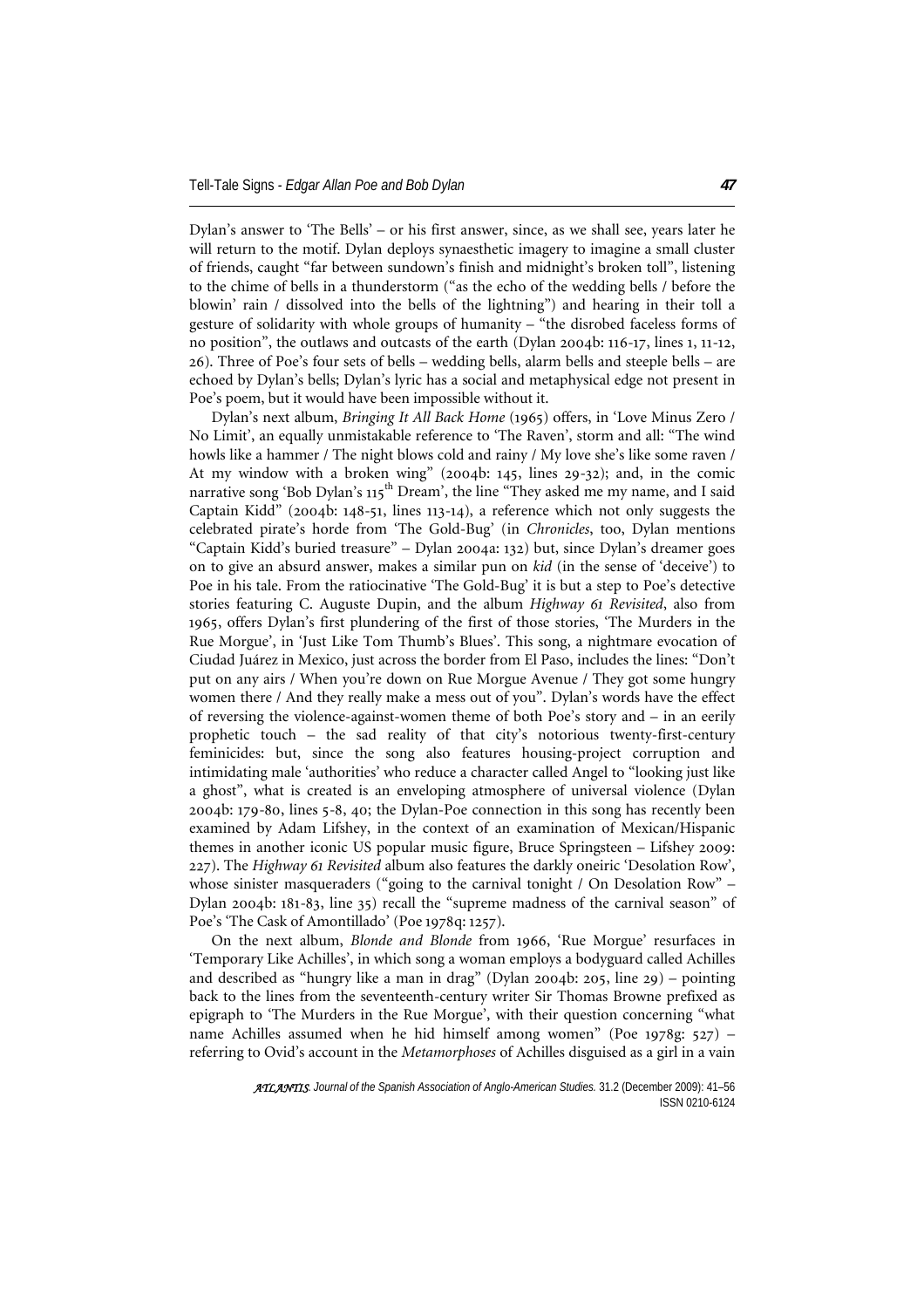bid to keep him from the Trojan war. Browne's and Poe's poser ultimately derives from the life of the emperor Tiberius by Suetonius. Both the *Metamorphoses* – called by Dylan a "scary horror tale" – and Suetonius' *The Twelve Caesars* are among the books cited in *Chronicles* (Dylan 2004a: 36-37). Yet another reference to 'Rue Morgue' appears in 'This Wheel's On Fire', <sup>[6](#page-7-0)</sup> recorded in 1967 and released in 1975 on *The Basement Tapes*, where the lines "I was goin' to confiscate your lace / And wrap it up in a sailor's knot" (Dylan 2004b: 299, lines 14-15) recall Poe's sailor, tracked down by Dupin by that same tell-tale sign: "this knot is one which few besides sailors could tie" (Poe 1978g: 561).

The album *Blood on the Tracks*, released in 1975, contains a fresh harkback to 'The Raven' in 'Simple Twist of Fate', where the narrator, caught in nostalgia for a disappeared woman, "walks along with a parrot that talks" (Dylan 2004b: 334, line 22): that parrot may, like Poe's raven, symbolise what Poe himself calls in 'The Philosophy of Composition' "*Mournful and Never-Ending Remembrance*", for in that essay Poe says that before he thought of the raven "a parrot, in the first instance, suggested itself" (Poe 1972: 177, 170). The link with Poe's poems continues with the *Desire* album from 1976, for which Michael Gray suggests, in a rare Poe connection from a Dylan critic, that 'Sara', dedicated to Dylan's then wife Sara Lowndes, recalls, in lines like "glamorous nymph with an arrow and bow" (Dylan 2004b: 369-70, line 38), the idealising neoclassical imagery of 'To Helen' (Gray 2000: 77-78; 2006: 541).

The album *Street-Legal*, from 1978, locates its song 'Where Are You Tonight? (Journey Through Dark Heat)' in the Poe/Dylan New York neighbourhood of Greenwich Village ("laughter down on Elizabeth Street"), with imagery recalling a tale like 'Ligeia' ("There's a white diamond gloom on the dark side of this room"), and three lines which seem almost to summarise 'William Wilson', Poe's classic tale of the *Doppelgänger*: "I fought with my twin, that enemy within / 'Til both of us fell by the way" (Dylan 2004b: 394-95, lines 6, 47, 35-36). Two songs written in 1981 and first released on the 1991 collection *The Bootleg Series Volumes 1-3*, offer Poe nuggets: 'Angelina' has a character with eyes like "two slits" and a "face that any painter would paint as he walked through the crowd" (456-57: lines 10-11), recalling Poe's sinister protagonist in 'The Man of the Crowd', who is likened to "pictural incarnations of the fiend" (Poe 1978f: 511); and in 'Need A Woman' (Dylan 2004b: 455), we find a crystal-clear reference in the line: "The tell-tale heart will show itself to anybody near".<sup>[7](#page-7-1)</sup> The ghost of 'The Tell-Tale Heart' hovers too over 'I and I', from 1983's *Infidels* – a song which replicates the macabre pun on 'I' and 'eye' of Poe's story ("I made up my mind to take the life of the old man, and thus rid myself of the eye for ever" – Poe 1978m: 792; "I and I / In creation where one's nature neither honours nor forgives"; "Took a stranger to teach me to look into justice's beautiful face / And to see an eye for an eye and a tooth for a tooth" – Dylan 2004b: 474-75, lines 5-6, 19-20).

In 1989 came *Oh Mercy*, an album little-known to the general public but arguably one of Dylan's best. This album and some of the other songs recorded at the time form

 $6$  Co-written with Rick Danko.

<span id="page-7-1"></span><span id="page-7-0"></span><sup>7</sup> This line is sung by Dylan on the record but is not included in the text available in *Lyrics* or on the website.

*ATLANTIS*. *Journal of the Spanish Association of Anglo-American Studies.* 31.2 (December 2009): 41–56 ISSN 0210-6124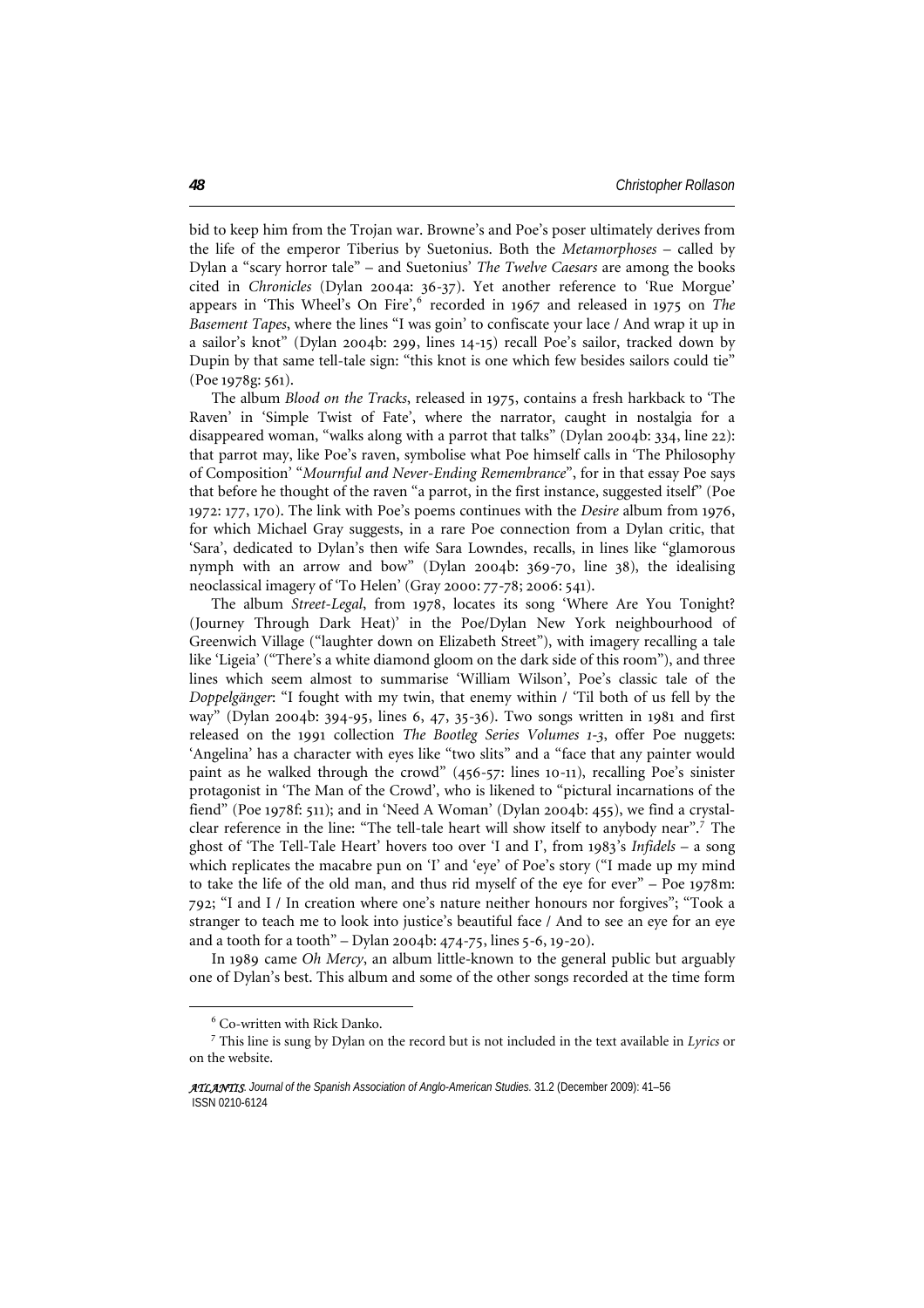the body of Dylan's work showing the densest traces of Poe's influence. In 'Ring Them Bells', we have the second Dylan composition to bear the imprint of 'The Bells', taking over where 'Chimes of Freedom' left off a quarter-century before. The song opens with a Poe-like landscape recalling poems like 'Dream-Land' or 'The City in the Sea': "Ring them bells, ye heathen / From the city that dreams / Ring them bells from the sanctuaries / 'Cross the valleys and streams" (Dylan 2004b: 529, lines 1-4). The register is no longer socio-political as in 'Chimes of Freedom', but theological. The bells chime "for the chosen few / Who will judge the many", but also for "the time that flies" (lines 19-20, 21) – the latter phrase being lifted straight from Poe's 'The Masque of The Red Death' – "after the lapse of sixty minutes, (which embrace three thousand and six hundred seconds of the Time that flies,) there came yet another chiming of the clock" (Poe 1978k: 673). With 'Disease of Conceit', Dylan returns to 'The Tell-Tale Heart': conceit, he warns, will '"give ya delusions of grandeur / And an evil eye / Give you the idea that / You're too good to die", until that megalomania, like that of Poe's demented narrator, winds down and "they bury you from your head to your feet" (Dylan 2004b: 534-35, lines 39-42, 43). Above all, 'Man in the Long Black Coat'<sup>[8](#page-8-0)</sup> is a triumph of American Gothic, a tale of terror in verse combining a death-like visitation with Calvinist rumblings of predestination. Dylan writes of this song in *Chronicles*: "It's cut out from the abyss of blackness – visions of a maddened brain ... Something menacing and terrible" (Dylan 2004a: 215-216). Lurking behind that 'blackness' is the Puritanismobsessed Nathaniel Hawthorne of a story like 'The Minister's Black Veil', but also the Poe of, again, 'The Masque of the Red Death' and, even more so, 'The Fall of the House of Usher'. The setting is part sinister dance-hall ("He looked into her eyes when she stopped to ask / If he wanted to dance, he had a face like a mask") – with shades of the intruder at the ball in 'Red Death'; and part dark mansion and decaying domain out of 'Usher' ("African trees / Bent over backwards from a hurricane breeze"). An unnamed woman runs off with the Man in the Long Black Coat, and the song ends with "smoke on the water" and "tree trunks uprooted, 'neath the high crescent moon" (or, in a variant introduced by Dylan in performance and printed in the *Lyrics* text, "blood on the moon") (Dylan 2004b: 530, lines 10-11, 3-4, 27, 28). Here indeed we are in a Poesque nightmare world, Dylan's ending recalling the culmination of 'Usher' as the "full, setting, and blood-red moon" macabrely lights up the collapse of the House (Poe 1978d: 417).

Also recorded at the *Oh Mercy* sessions but released somewhat later were 'Series of Dreams', a song we have examined above, and the very striking 'Dignity'. This song exists in three official recordings – one released in 1994 and two in 2008 – and three sets of lyrics. It narrates the search for a never-defined, ever-deferred person or quality

<span id="page-8-0"></span><sup>8</sup> There is only one official recording of this song, that released on *Oh Mercy* (A). The text printed in *Lyrics* (B), however, is not identical to that sung on the record and incorporates changes introduced by Dylan in live performance. The website nonetheless follows the words of the record (A). Of our quotations, the first three up to and including "smoke on the water" (lines 10-11, 3-4 and 27) are common to the (A) and (B) texts; for line 28, the phrase "tree trunks uprooted" appears in both (A) and (B), while the "high crescent moon" variant is from (A) and the "blood on the moon" alternative is from (B).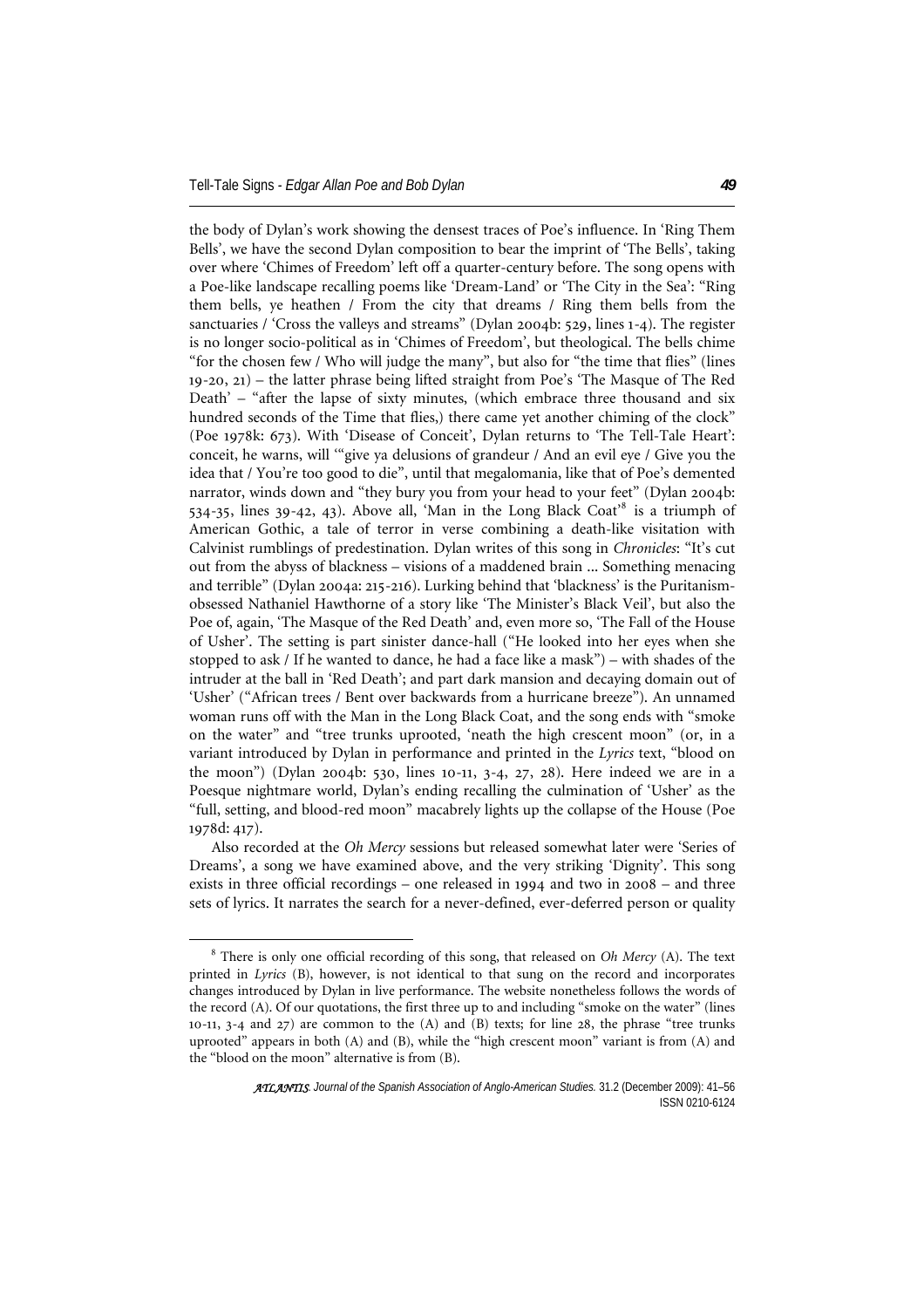called Dignity, in terms that, in the 1994 version, strongly parallel Poe's poem 'Eldorado'. "Searchin' high, searchin' low", Dylan's quester "went into the city, went into the town / Went Into the land of the midnight sun" (Dylan 2004b: 540-41, lines 13, 11-12), as Poe's "gallant knight" seeks Eldorado "over the Mountains / Of the Moon / Down the Valley of the Shadow" – Poe 1969: 463, lines 19-21). Dylan here uses antitheses for poetic effect ("I met the sons of darkness and the sons of light" – Dylan, line 43), as too does Poe ("in sunshine and in shadow" – Poe, line 2). The lines "Chilly wind sharp as a razor blade / House on fire, debts unpaid" (Dylan, lines 29-30) recall, in turn, the "chilling and killing" wind of 'Annabel Lee' (Poe 1969: 477-78, line 26), the ape's razor from 'Rue Morgue', and an episode from 'The Angel of the Odd' (Poe 1978p). One of the 2008 variants even offers a line that could been have penned by Poe, fusing visions of Madeline "*without the door*" in 'Usher' (Poe 1978d: 416) and Death "look[ing] gigantically down" in 'The City in the Sea' (Poe 1969: 201-02, line 29), as Dylan declaims: "Death is standing in the doorway of life".[9](#page-9-0)

Nor has Poe's shade been absent from the more recent Dylan. The 1997 album *Time Out Of Mind* echoes 'Usher' in its title ("His very ancient family had been noted, time out of mind, for a peculiar sensibility of temperament" – Poe 1978d: 398), and, as we have seen, mentions both Boston (where the song 'Highlands' is set) and, in 'Tryin' To Get To Heaven', in lines reminiscent of a Poe beloved, Baltimore: "I was riding in a buggy with Miss Mary-Jane / Miss Mary-Jane got a house in Baltimore". The latter song also offers the image of "hearts a-beatin' / Like pendulums swinging on chains", as if fusing 'The Tell-Tale Heart' with 'The Pit and the Pendulum' (Dylan 2004b: 564, lines 29-30, 19-20). 'Not Dark Yet' starkly confronts mortality, its mournful opening recalling both Poe's 'Usher' and his 'The Island of the Fay' (Poe 1978h): "Shadows are falling, and I've been here all day / It's too hot to sleep, time is running away", to conclude – as if the lake were slowly swallowing up Poe's Fay's shadow – "It's not dark yet, but it's getting there" (Dylan 2004b: 566, lines 1-2, 6). The same song contains the line: "Behind every beautiful thing there's been some kind of pain" (8), lugubriously echoing Poe's dictum in 'The Philosophy of Composition' that "the death... of a beautiful woman" is "the most poetical topic in the world" (Poe 1972: 170). *"Love and Theft"*, in 2001, featured in the song 'Tweedle Dee & Tweedle Dum' (itself about doubling) the line "he'll stab you where you stand" (Dylan 2004b: 579-580, line 30), which is lifted straight from the climax of 'William Wilson', when Wilson challenges his double: "Follow me, or I stab you where you stand" (Poe 1978e: 446).

In 2006, *Modern Times* threw up, in 'Nettie Moore', a line taken near-verbatim from Poe's tale 'Eleonora': where Poe writes: "the world grew dark before mine eyes" (Poe 1978j: 644), Dylan declares in his song's refrain: "The world has gone black before my eyes" (line 18).[10](#page-9-1) A song recorded in 1997 and released in 2008 on *Tell-Tale Signs*,

<span id="page-9-0"></span><sup>9</sup> The text printed in *Lyrics* (and available on the website) is that of the 1994 version (included on the album *Bob Dylan's Greatest Hits Volume 3*). The two variant lyrics have not been officially published in any medium, and therefore no citation is given in the case of our final quotation from this song. 10 The four last-named songs postdate *Lyrics*. The words of 'Nettie Moore' can be found on

<span id="page-9-1"></span>the official website: the other three have not appeared there yet.

*ATLANTIS*. *Journal of the Spanish Association of Anglo-American Studies.* 31.2 (December 2009): 41–56 ISSN 0210-6124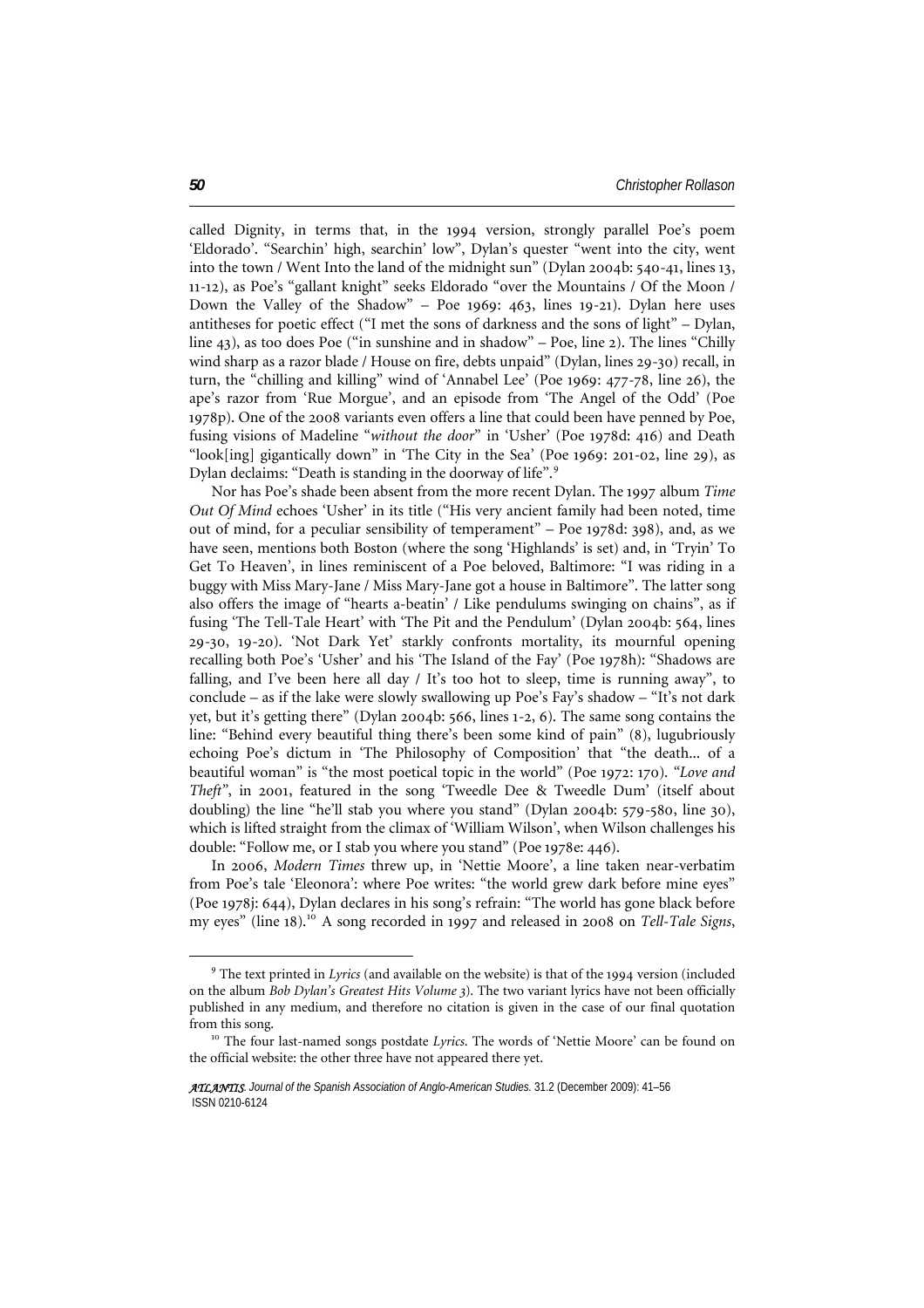the mysterious love-meditation 'Red River Shore', offers dramatic imagery that could have flown off the pages of 'Ligeia': "Some of us scare ourselves to death in the dark / To be where the angels fly" (lines 3-4). Finally (so far), the most recent tell-tale signs of Poe-in-Dylan appear on *Together Through Life*, released in 2009, whose stalking shadow imagery – 'Forgetful Heart'<sup>[11](#page-10-0)</sup> evokes "a walking shadow in my brain" (line 20); in 'This Dream of You', "Shadows dance upon the wall / Shadows that seem to know it all" (lines 13-14) – conjures up 'The Raven' or 'The Masque of the Red Death' and suggests that Poe's own shadow remains a presence still floating on Bob Dylan's floor.

#### **3. Conclusion: Plagiarism, artistic creation and intertextuality**

Intertextuality with Poe is, then, written right across Bob Dylan's *oeuvre*. At this point it will be useful to take account of *how* Dylan uses the material he takes from Poe. It should be clear from the examples above that in his song references, Dylan does not in general cite Poe *directly* (the 'Rue Morgue Avenue' and 'tell-tale heart' lines being rare exceptions); the Poe material enters the songs in the form of what might be called *embedded* quotation or allusion, requiring extraction by listener or reader on the basis of knowledge external to the texts. This is in fact typical of Dylan's writing method in general, much the same applying, for instance, to his extensive use of biblical quotation. Dylan's use of quotation may, besides, be pregnantly juxtaposed with Poe's own, notably if we now proceed to examine intertextuality in relation to the vexed issue of (real or alleged) *plagiarism*.

As is well-known, for Poe plagiarism was both an obsessive theme and a knife that cut both ways: as a critic he regularly charged others with literary theft, only to be accused by his compeers of committing the same sin in his own writings. The issue peaked with the 'Longfellow war' of 1845, with barbed accusations of plagiarism flying back and forth between Poe and Longfellow and their respective allies. Poe's biographer Kenneth Silverman, chronicling the saga, notes his habit of "pilfering ... long stretches ... from other books, at the same time that he was shaming Longfellow for copying Tennyson" (1992: 147). In this respect there are strong parallels between the reception of Poe's and Dylan's work: Dylan too has, at least figuratively, stood in the dock under charge of plagiarism. The complex issues involved have been examined in studies (for Dylan) by Richard Thomas (2007), professor of classics at Harvard, and (for Dylan and Poe) the distinguished Poe scholar Scott Peeples (2007).

On 8 July 2003, the *Wall Street Journal* carried a front-page article identifying some dozen phrases from Dylan's much-praised album of 2001, *"Love and Theft"*, as being lifted from the English translation, published in 1991, of *Confessions of a Yakuza*, a chronicle of Japanese gangsterdom from 1989 by the writer Junichi Saga (Eig and Moffett 2003). Examination of this book – which, as Thomas stresses, "blurs the genres of novel and biography, fiction and non-fiction" (2007: 3), and would certainly have attracted Dylan – bears out the claim: five of the album's twelve songs include quotations, verbatim or almost, taken from right across Saga's narrative. Dylan's album

<span id="page-10-0"></span> $\overline{a}$ 

<sup>&</sup>lt;sup>11</sup> Co-written with Robert Hunter.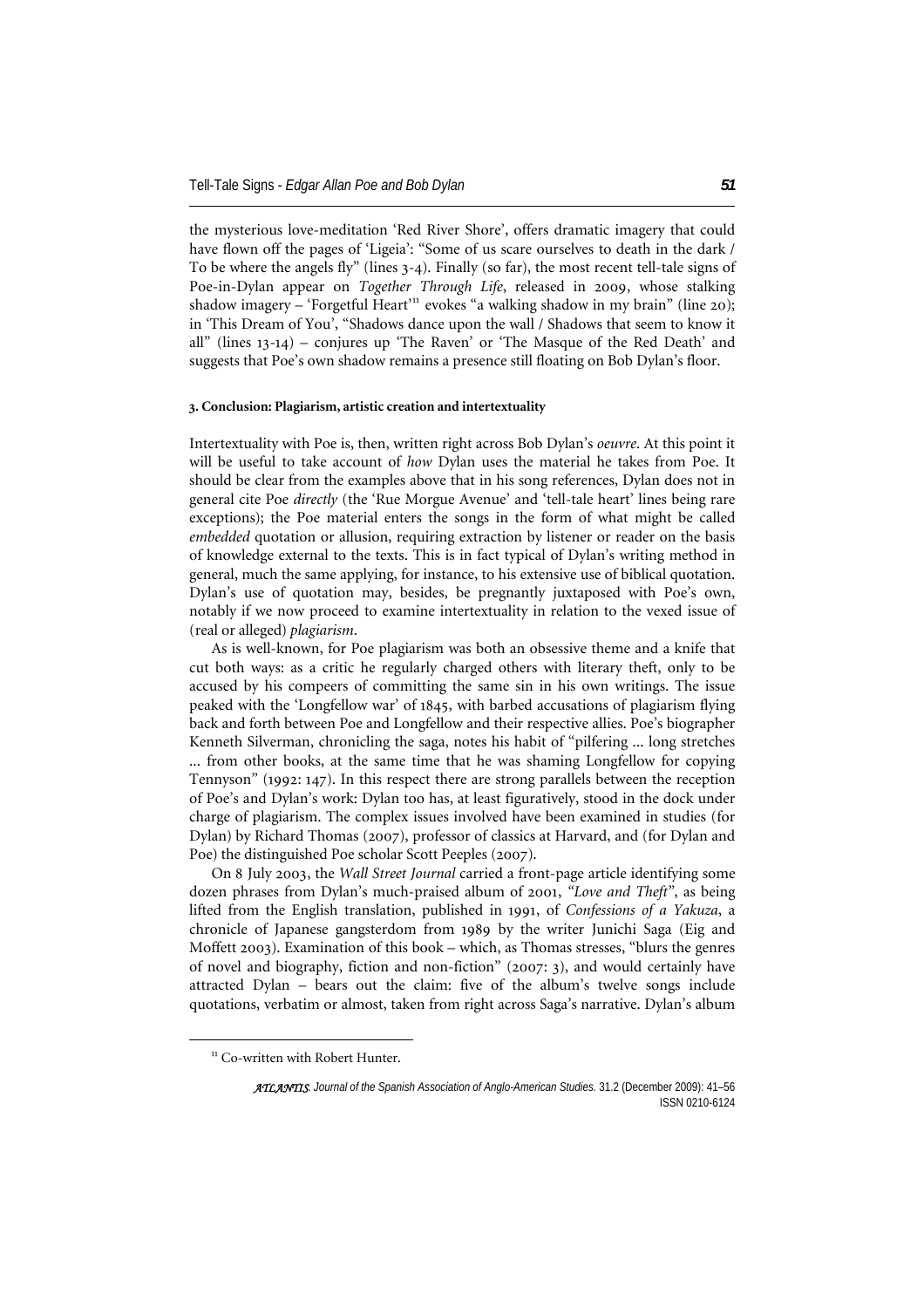was already known to abound with quotations from other people's songs and from authors ranging from Virgil to Twain and Fitzgerald, which have been identified and discussed in detail (Rollason 2002). Its very title is enclosed in quotation marks and is identical with that of an academic study of nineteenth-century blackface minstrelsy by Eric Lott, professor of American Studies at the University of Virginia (1995). Lott himself, far from objecting to Dylan's appropriation of his title, later wrote an appreciative essay on the album (Lott 2009). Nonetheless, in the *Yakuza* case some – even some long-term Dylan acolytes – felt that the intertextuality had gone too far.

One of the *"Love and Theft"* songs, the earlier-mentioned 'Tweedle Dee & Tweedle Dum', turned out to include lines deriving from the nineteenth-century poet Henry Timrod, creating by anticipation an intertextual bridge with the next album, *Modern Times*, released in 2006. Dylan scholars soon established that several of that work's songs contained embedded quotations from Timrod (1829-1867), who, a Civil War bard and (controversially, given Dylan's radical past) laureate of the Confederacy, is generally considered a minor poet – though that does not stop Harold Bloom from ranking his poems above Poe's (Carlson 1986: 51). At the same time, on four of its tracks, notably the long narrative song 'Ain't Talkin', the same album incorporates – as shown in detail by Thomas (2007: 6-9) – some nineteen quotations taken from the 1994 translation by Peter Green of Ovid's two volumes of poems from exile, the *Tristia* and the *Black Sea Letters.*[12](#page-11-0) By this point, Poe, surely, would have either eulogised or castigated Dylan for appropriating lesser-known classical texts and writers as obscure as Timrod and Saga, paralleling his own recourse to such recondite sources as Ebn Zaiat (in 'Berenice' – Poe 1978b: 209) or Pomponius Mela (in 'Usher' – Poe 1978d: 409).

Rather than accusing Dylan in his recent works of plagiarism, it may be more useful and productive to consider his use of others' words as a case of what I have already termed *embedded quotation*. Dylan deploys his borrowings from Saga, Timrod and Ovid right across the respective albums, and takes the extracts from the full span of Saga's book, from the range of Timrod's poems, and from across Ovid's two works, thus placing his own two works *as a whole* in dialogue with his various sources *in their entirety*. The context, too, of  $21^{st}$ -century America is obviously *not* that of any of the three sources. We are surely dealing not so much with plagiarism as with an ongoing interchange between writers and works. This, in its turn, leads us back to Poe, who is quite capable of using the embedded quotation method himself. Dylan lifts the last two lines of the 2003 version of his song 'Gonna Change My Way of Thinking'[13](#page-11-1) from the ending of Oscar Wilde's 'The Ballad of Reading Gaol'; Poe, in a passage on industrialism in 'The Colloquy of Monos and Una', similarly embeds material taken straight from chapter 45 of Dickens' *The Old Curiosity Shop* (Poe 1978i: 610; Dickens

<span id="page-11-0"></span><sup>&</sup>lt;sup>12</sup> This song is particularly instructive for Dylan's writing methods: the 2008 collection *Tell*-*Tale Signs* includes a variant, recorded *before* the *Modern Times* version, which contains *no* quotations from Ovid. This *Ur*-lyric does not appear on the official website; the song as such postdates *Lyrics*. 13 This song was originally released in 1979 on the album *Slow Train Coming*. The rewritten

<span id="page-11-1"></span>version appeared in 2003 as Dylan's own contribution to the collective album *Gotta Serve Somebody: The Gospel Songs of Bob Dylan*. Both versions are printed in *Lyrics*.

*ATLANTIS*. *Journal of the Spanish Association of Anglo-American Studies.* 31.2 (December 2009): 41–56 ISSN 0210-6124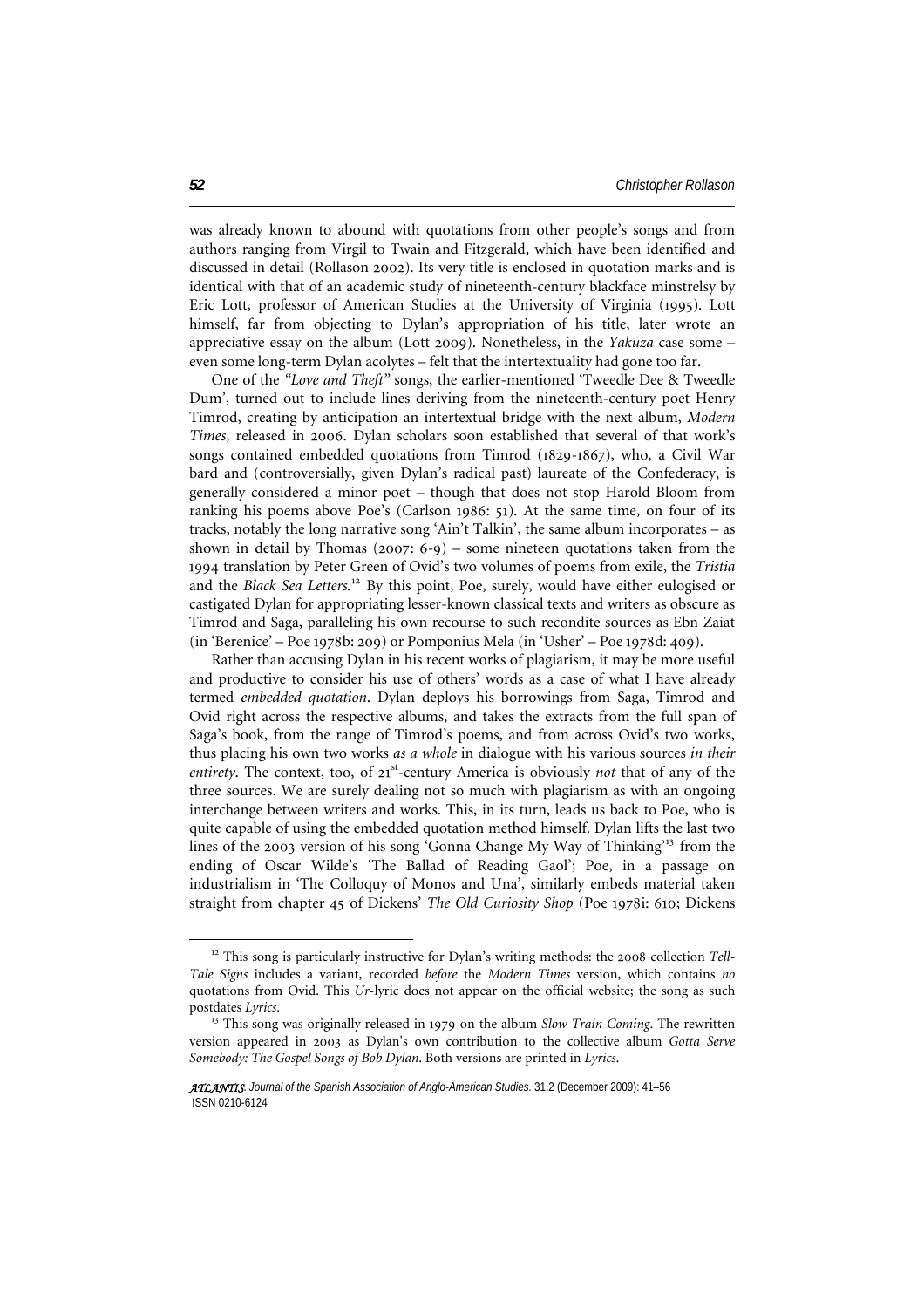1972: 423). In particular, Poe's 'A Tale of the Ragged Mountains' (Poe 1978o), in the episode where the American Augustus Bedloe dreams of himself as a British soldier in India under Warren Hastings, has been shown (Isani 1972; Rollason 2007) to import and combine phrases and images wholesale from two different passages of a classic text of the literature of empire, Thomas Macaulay's essay on Hastings. This borrowing by Poe has long attracted charges of plagiarism, but, as with Dylan, Poe's American context is totally different from Macaulay's.

Borges, in his famous story 'Tlön, Uqbar, Orbis Tertius' – a text with close connections to Poe (Rollason 2009) - imagined a planet where the concept of plagiarism did not exist, and to sophisticated postmodernists that notion, at least where applied to creative writing and not academic papers, may seem inherently specious. Yet today's press and public seem conversely wedded to naively absolute ideas of literary originality, as has been seen in recent opportunistic plagiarism suits against J.K. Rowling and Dan Brown, or in the furore in Britain when it emerged that Graham Swift's Booker-winning novel *Last Orders* took its *structure* from William Faulkner's *As I Lay Dying*. The rival concepts of plagiarism and intertextuality are not easily compatible. Charges of plagiarism, too, can run in both directions: the Chilean poet Raúl Zurita has been charged in his country's press with lifting lines from Dylan's 1965 song 'Highway 61 Revisited' (Páez 1993). It should also be stressed that in the Saga and Ovid cases Dylan has taken phrases not from the originals but from translations, and the borrowing is thus already textually mediated.

The whole plagiarism issue raises questions related to the very nature of textuality and "originality". The evidence set out above suggests that it may reasonably be affirmed that Dylan's entire *oeuvre* is in constant dialogue with the entirety of Poe's *oeuvre* – yet the two artists' work is almost entirely in different genres, and no-one would, or even could, claim Dylan's work to be a copy of Poe's. At the same time, both are artists whose entire canon is in constant dialogue with their textual predecessors, from Poe's Gothic precursors and Dylan's folk and blues antecedents to Shakespeare, the Bible and the Greco-Roman classics. Poe's characters include (in 'The Masque of the Red Death') a Prospero; Dylan's (in 'Desolation Row'), an Ophelia and a Romeo. Dylan's textual debt to the Bible (and not only in his overtly religious work) has been tracked in detail by Gray (2000: 206-248); Poe's appropriation of the classics, similarly, has recently been demonstrated in depth (González-Rivas Fernández and García Jurado 2008). To characterise Poe's and Dylan's work as multi-dialogic *oeuvres* would be convergent with some of the more significant developments in twentieth-century criticism. Walter Benjamin's *Arcades Project*, a book consisting entirely of commented quotations, subverts received notions of originality in a ground-breaking act of cultural synthesis (Benjamin 1999); Bloom's concept of influence anxiety (1995: 7-12) places "strong" writers in a constant agonistic struggle for originality with their predecessors. In the light of such work, and such criticism, simplistic notions of plagiarism appear to manifest a naive conception of literary innocence, as if a work sprang parthenogenetically and Athena-like from its author's head, devoid of all connection with anything ever written before. The Poe-Dylan nexus, and its ramifications with other texts literary and musical, points up relationality and interconnectedness as essential criteria for our time. It affirms literary resemblance in terms of intertexuality,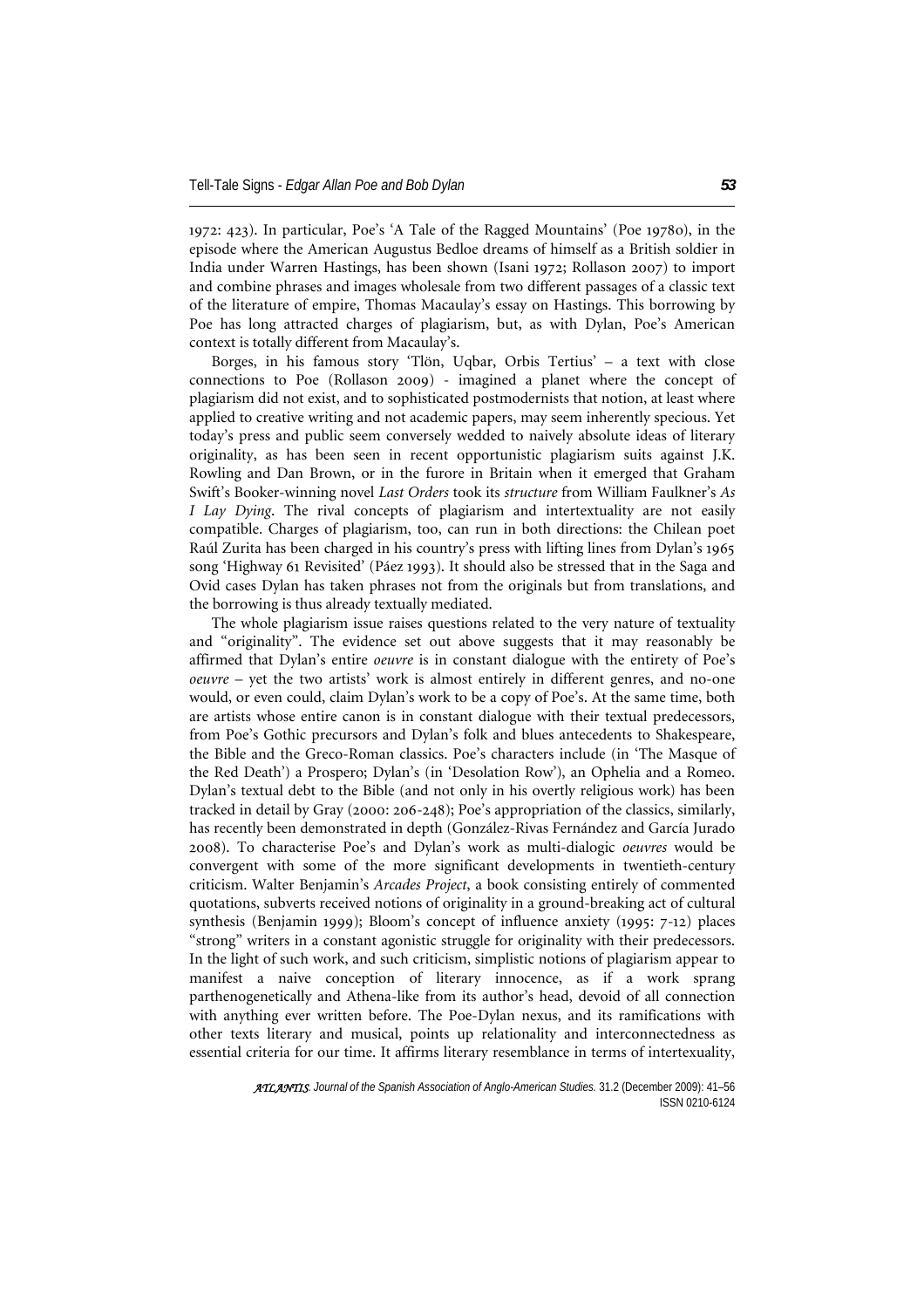embedded quotation and creative appropriation. Indeed, Dylan's use of Poe, as explicated above, may be taken as paradigmatic of a model of imaginatively productive textuality, of dialogue between texts through 'tell-tale signs', that is eminently appropriate for the age of interrelations that is our emerging twenty-first century.

## **Works Cited**

- Ball, Gordon 2007: 'Dylan and the Nobel'. *Oral Tradition* 22.1: 14-29. <[http://journal.oraltradition.org/files/articles/22i/Ball.pdf>](http://journal.oraltradition.org/files/articles/22i/Ball.pdf) (Accessed 1 Apr, 2009)
- Benjamin, Walter 1999. *The Arcades Project* (*Das Passagen-Werk*, 1982). Trans. Howard Eiland and Kevin McLaughlin. Cambridge, Mass.: Harvard UP.
- Bloom, Harold 1995 (1994): *The Western Canon: The Books and School of the Ages*. London: Macmillan.
- Borges, Jorge Luis 1971 (1940): 'Tlön, Uqbar, Orbis Tertius'. *Ficciones*. Madrid: Alianza. 13-36. English translation in *Labyrinths*. Harmondsworth: Penguin, 1970. 27-43.
- Carlson, Eric W 1985. 'Bloom on Poe'. Rev. of *Edgar Allan Poe*, ed. Harold Bloom. 1985. *Poe Studies* 19.2: 50-52.

Darío, Rubén 1976 (1913): 'Edgar Poe y los sueños'. *Cuentos fantásticos*. Madrid: Alianza. 91-112.

- Dettmar, Kevin J.H., ed. 2009: *The Cambridge Companion to Bob Dylan*. Cambridge: Cambridge UP.
- Dickens, Charles 1972 (1841): *The Old Curiosity Shop*. Harmondsworth: Penguin.
- Dylan, Bob 1985: 'Not Like A Rolling Stone'. Interview with Scott Cohen. *Spin*, December: 1-8. <[www.rams.demon.co.uk/bd1.htm](http://www.rams.demon.co.uk/bd1.htm)> (Accessed 3 April, 2009)
- ––––– 1994 (1966): *Tarantula*. New York: St Martin's P.
- ––––– 1999: *Del Huracán a las Tierras Altas: Escritos y canciones 1975-1997*. Trans. Antonio J. Iriarte and Francisco J. García Cubero. Valencia: Masked Tortilla Productions.
- ––––– 2004a: *Chronicles Volume One*. London: Simon & Schuster.
- ––––– 2004b: *Lyrics 1962-2001*. New York: Simon & Schuster.
- Eig, Jonathan and Sebastian Moffett 2003: 'Did Bob Dylan Lift Lines From Dr. Saga?'. *Wall Street Journal* 8 July: 1.
- Eliot, T.S. 1976 (1948): 'From Poe to Valéry'. Eric W. Carlson, ed. *The Recognition of Edgar Allan Poe: Selected Criticism since 1829*. Ann Arbor: U of Michigan P. 205-19.
- Faulkner, William 1985 (1930): *As I Lay Dying*. New York: Vintage.
- Ford, Roger 2009: '"Series of Dreams"'. *The Bridge* 33: 83-93.
- González-Rivas Fernández, Ana and Francisco García Jurado 2008. 'Love and Death in Poe's and Schwob's Reading of the Classics'. *CLCWeb: Comparative Literature and Culture*. 10.4. Online: <http://docs.lib.purdue.edu/clcweb/vol10/iss4/>(Accessed 21 December, 2008)
- Gray, Michael 2000: *Song and Dance Man III: The Art of Bob Dylan*. London: Cassell.
- ––––– 2006: *The Bob Dylan Encyclopaedia.* New York: Continuum.
- Hawthorne, Nathaniel 1970 (1836): 'The Minister's Black Veil'. *Selected Tales and Sketches*. New York: Holt, Rinehart and Winston. 183-97.
- Hayes, Kevin J., ed. 2002: *The Cambridge Companion to Edgar Allan Poe*. Cambridge: Cambridge UP.
- Isani, Mukhtar Ali 1972: 'Some Sources for Poe's "Tale of the Ragged Mountains"'. *Poe Studies* 5.2: 38-40. <[www.eapoe.org/pstudies/PS1970/p1972203.htm](http://www.eapoe.org/pstudies/PS1970/p1972203.htm)> (Accessed 30 January, 2007)
- Lifshey, Adam 2009: 'The Borderlands Poetics of Bruce Springsteen'. *Journal of the Society for American Music* 3: 221-41.
- Lott, Eric. 1995: *Love and Theft: Blackface Minstrelsy and the American Working Class*. New York: Oxford UP.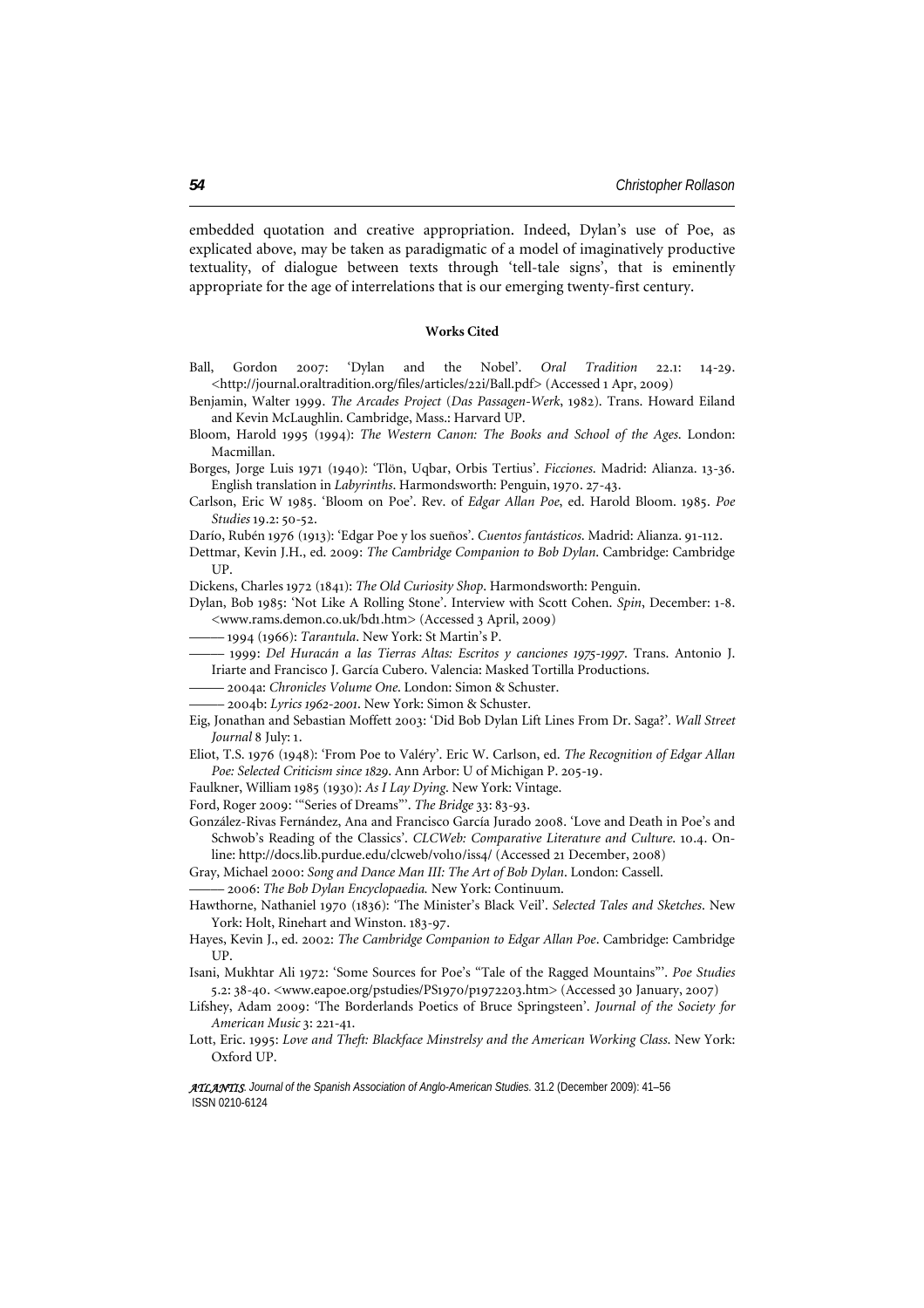Macaulay, Thomas Babington 1888 (1841): 'Warren Hastings'. *Essays and Lays of Ancient Rome*. London: Longmans, Green and Co. 595-658.

Ovid 1955: *Metamorphoses*. Trans. Mary M. Innes. Harmondsworth: Penguin.

Páez, José-Christian 1993: 'El plagio de Raúl Zurita'. *Las Últimas Noticias*, supplement 'La Semana' 8 August: 12-13.

Peeples, Scott 2007: 'Edgar Allan Poe and the Juke Box'. Unpublished ALA conference paper.

Poe, Edgar Allan 1969: *Poems*. *Collected Works vol I.* Ed. Thomas Olive Mabbott. Cambridge: Harvard UP.

- ––––– 1972 (1846): 'The Philosophy of Composition'. *Poems and Essays*. London: Dent (Everyman's Library). 163-177.
- ––––– 1976 (1848): *Eureka*. *The Science Fiction of Edgar Allan Poe*. Ed. Harold Beaver. Harmondsworth: Penguin. 205-309.

––––– 1978a (1834): 'The Assignation'. *Collected Works vol II.* Ed. Thomas Ollive Mabbott. Cambridge: Harvard UP. 148-69.

- ––––– 1978b (1835): 'Berenice'. *Collected Works vol II.* Ed. Thomas Ollive Mabbott. Cambridge: Harvard UP, 1978, 207-21.
- ––––– 1978c (1838): 'Ligeia'. *Collected Works vol II.* Ed. Thomas Ollive Mabbott. Cambridge: Harvard UP. 305-33.
- ––––– 1978d (1839): 'The Fall of the House of Usher'. *Collected Works vol II.* Ed. Thomas Ollive Mabbott. Cambridge: Harvard UP. 392-422.
- ––––– 1978e (1839): 'William Wilson'. *Collected Works vol II.* Ed. Thomas Ollive Mabbott. Cambridge: Harvard UP. 422-51.
- ––––– 1978f (1840): 'The Man of the Crowd'. *Collected Works vol II.* Ed. Thomas Ollive Mabbott. Cambridge: Harvard UP. 505-18.
- ––––– 1978g (1841): 'The Murders in the Rue Morgue'. *Collected Works vol II.* Ed. Thomas Ollive Mabbott. Cambridge: Harvard UP. 531-74.
- ––––– 1978h (1841): 'The Island of the Fay'. *Collected Works vol II.* Ed. Thomas Ollive Mabbott. Cambridge: Harvard UP. 597-607.
- ––––– 1978i (1841): 'The Colloquy of Monos and Una'. *Collected Works vol II.* Ed. Thomas Ollive Mabbott. Cambridge: Harvard UP. 607-19.
- ––––– 1978j (1841): 'Eleonora'. *Collected Works vol II.* Ed. Thomas Ollive Mabbott. Cambridge: Harvard UP. 635-47.
- ––––– 1978k (1842): 'The Masque of the Red Death'. *Collected Works vol II.* Ed. Thomas Ollive Mabbott. Cambridge: Harvard UP. 667-78.
- ––––– 1978l (1842): 'The Pit and the Pendulum'. *Collected Works vol II.* Ed. Thomas Ollive Mabbott. Cambridge: Harvard UP. 678-700.

- ––––– 1978n (1843): 'The Gold-Bug'. *Collected Works vol III.* Ed. Thomas Ollive Mabbott. Cambridge: Harvard UP. 799-847.
- ––––– 1978o (1844): 'A Tale of the Ragged Mountains'. *Collected Works vol III.* Ed. Thomas Ollive Mabbott. Cambridge: Harvard UP. 935-53.

<sup>––––– 2009: &#</sup>x27;"*Love and Theft*"'. Kevin J.H. Dettmar, ed. *The Cambridge Companion to Bob Dylan*. Cambridge: Cambridge UP. 167-73.

Marshall, Lee 2009: 'Bob Dylan and the Academy'. *The Cambridge Companion to Bob Dylan*. Ed. Kevin J.H. Dettmar. Cambridge: Cambridge UP. 100-09.

Neimeyer, Mark 2002: 'Poe and Popular Culture'. Kevin J. Hayes, ed. *The Cambridge Companion to Edgar Allan Poe*. Cambridge: Cambridge UP. 205-24.

<sup>––––– 2005 (1994):</sup> *The Poems of Exile: Tristia and the Black Sea Letters*. Trans. Peter Green. Berkeley: U of California P.

<sup>––––– 1978</sup>m (1843): 'The Tell-Tale Heart'. *Collected Works vol III.* Ed. Thomas Ollive Mabbott. Cambridge: Harvard UP. 789-99.